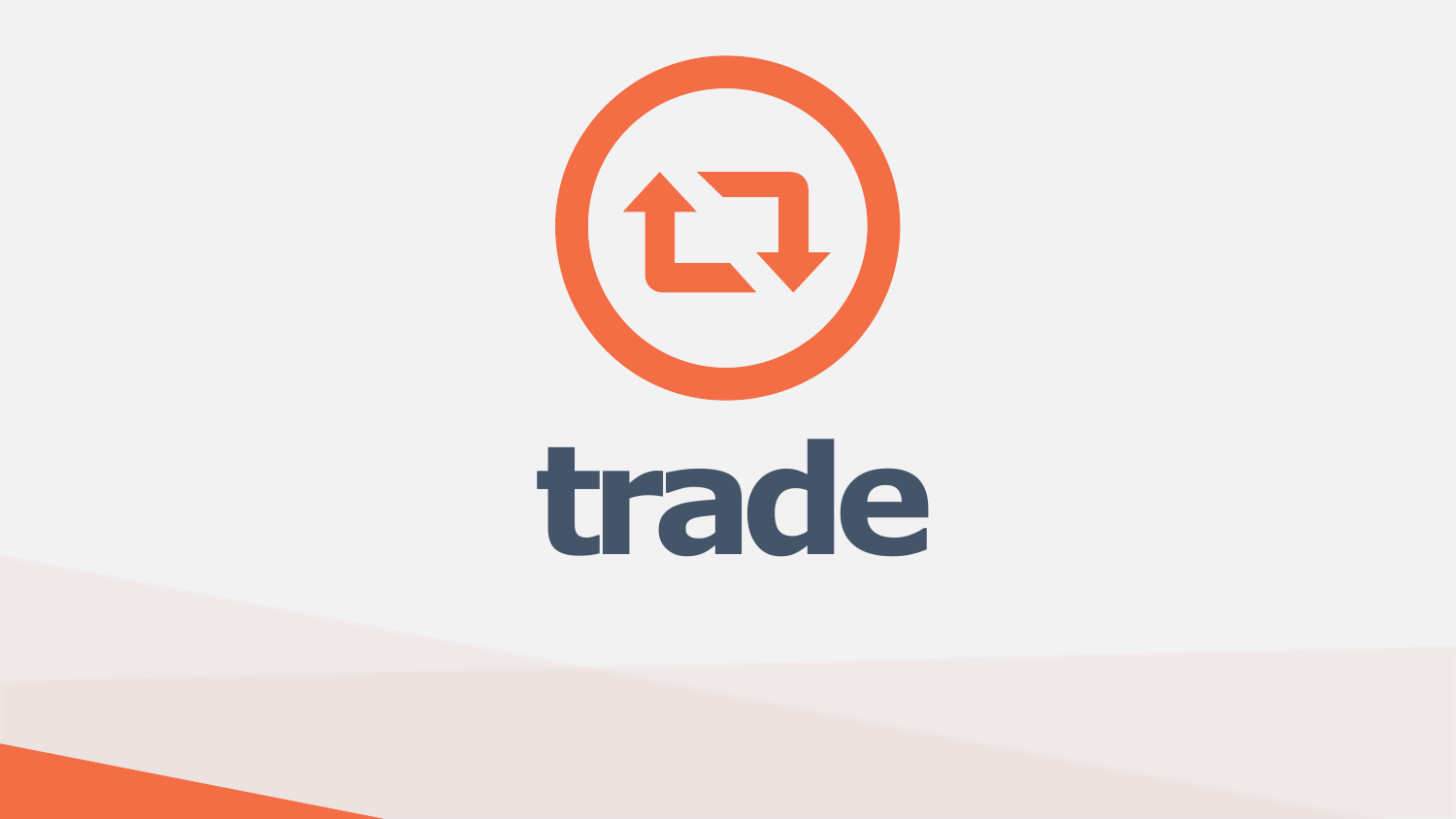

 $\bullet\bullet\bullet$ 



Alberta is the third largest exporter of **agri-food products** in Canada. *- Alberta Agriculture, 2019*





There are **39 international consulate offices** in Calgary. *- Global Affairs Canada, September 2020*

 $\mathbf{L}$ 

Calgary's financial services sector handles **9.5 per cent of global energy M&A deal volume and 17 per cent of their total value**

*- Five-Year Average, Bloomberg Data, 2012-2016*

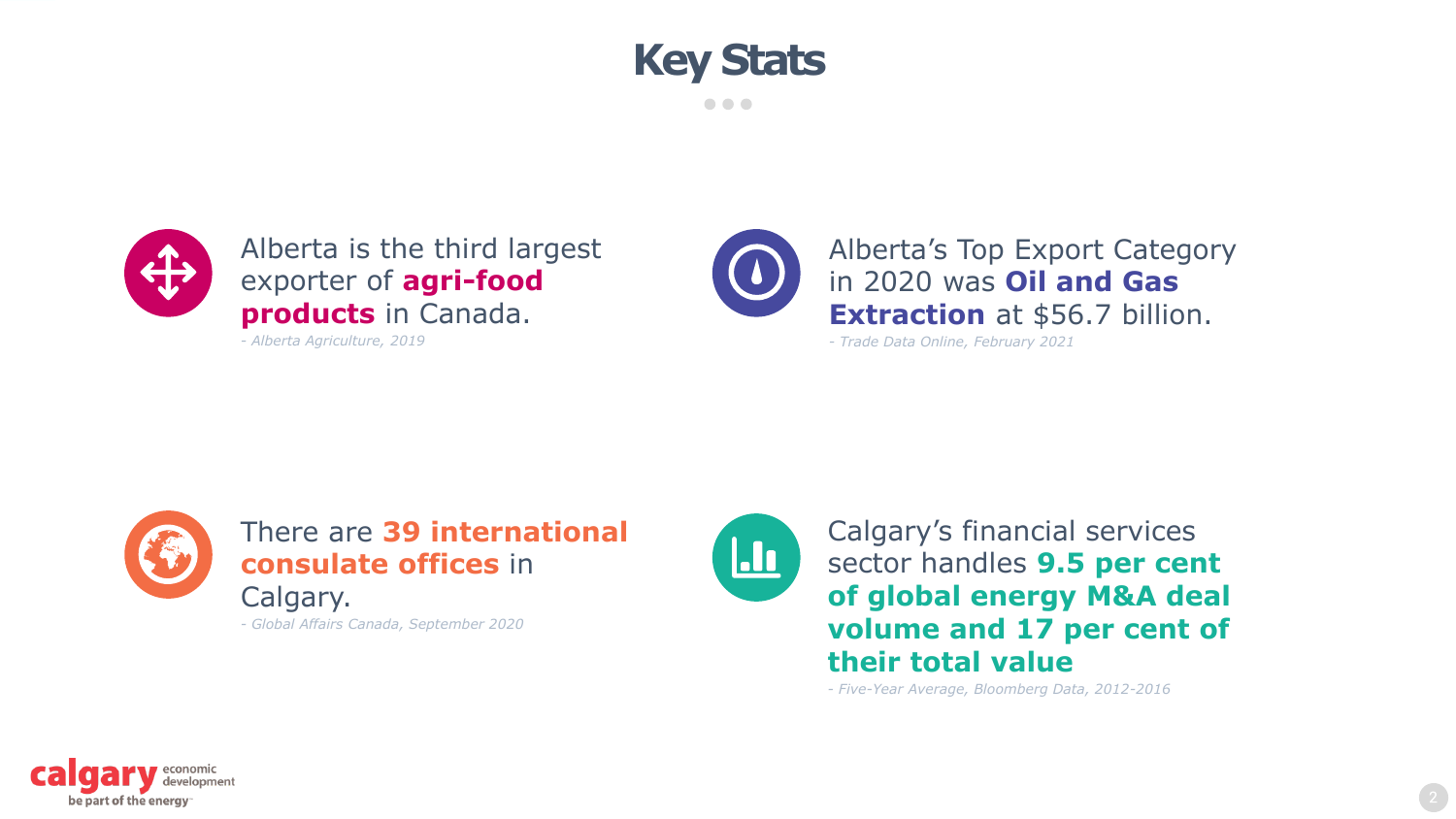| <b>Alberta Exports</b><br>$\bullet\bullet\bullet$<br>2021                                                                             |                |                              | Alberta<br>exports in 2021<br>totaled<br>\$138.4B<br>Alberta<br>exports in 2020 |
|---------------------------------------------------------------------------------------------------------------------------------------|----------------|------------------------------|---------------------------------------------------------------------------------|
| Top 5 Export Categories (NAICS)                                                                                                       |                | CAD\$ billion                | totaled<br>\$91.9B                                                              |
| Oil and Gas Extraction (except oil sands)                                                                                             | \$             | 93,826,985                   |                                                                                 |
| <b>Petroleum Refineries</b>                                                                                                           | $\frac{4}{5}$  | 5,946,094                    |                                                                                 |
| Resin and Synthetic Rubber Manufacturing                                                                                              | $\frac{1}{2}$  | 5,082,223                    |                                                                                 |
| <b>Animal Processing</b>                                                                                                              | $\frac{1}{2}$  | 4,423,874                    |                                                                                 |
| <b>Wheat Farming</b>                                                                                                                  | $\frac{1}{2}$  | 2,414,811                    |                                                                                 |
| <b>Top 5 Export Countries</b>                                                                                                         |                |                              |                                                                                 |
| <b>United States</b>                                                                                                                  | \$             | 122,673,787                  |                                                                                 |
| China                                                                                                                                 | $\frac{4}{5}$  | 4,556,987                    |                                                                                 |
| Japan                                                                                                                                 | $\frac{1}{2}$  | 2,519,953                    |                                                                                 |
| <b>Mexico</b>                                                                                                                         | $\mathfrak{P}$ | 1,462,746                    |                                                                                 |
| South Korea<br>Source: Industry Canada - Trade Data Online, Statistics Canada, May 2022; Note: Same five top industries and countries | $\frac{1}{2}$  | 669,533<br>as previous year. |                                                                                 |